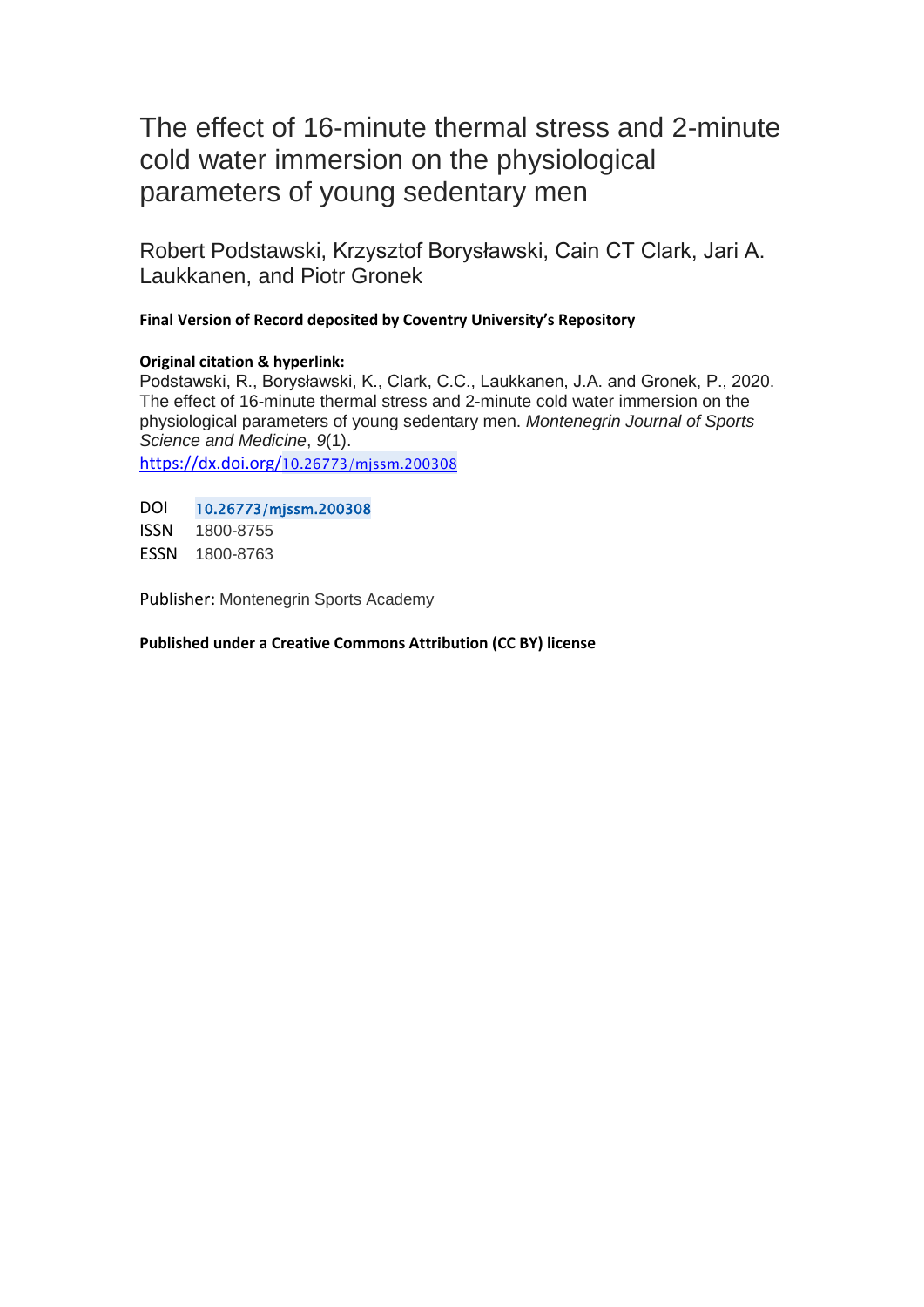

# **The Effect of 16-Minute Thermal Stress and 2-Minute Cold Water Immersion on the Physiological Parameters of Young Sedentary Men**

Robert Podstawski<sup>1</sup>, Krzysztof Borysławski<sup>2</sup>, Cain C.T. Clark<sup>3</sup>, Jari A. Laukkanen<sup>4,5</sup>, Piotr Gronek<sup>6</sup>

**Affiliations:** 1University of Warmia and Mazury in Olsztyn, Faculty of Environmental Sciences, Department of Tourism, Recreation and Ecology, Olsztyn, Poland, <sup>2</sup>Wrocław University of Life and Environmental Sciences, Department of Anthropology, Wrocław, Poland, <sup>3</sup>Coventry University, Faculty of Health and Life Sciences, Coventry, United Kingdom,<br><sup>4</sup> Iniversity of Iwäskylä, Faculty of Sport and Health Sciences, Finland and Central Finland Health Car University of Jyväskylä, Faculty of Sport and Health Sciences, Finland and Central Finland Health Care District Hospital District, Jyväskylä, Finland, 5Institute of Public Health and Clinical Nutrition, University of Eastern Finland, Kuopio, Finland, <sup>6</sup>University of Physical Education in Poznan, Department of Dance and Gymnastics, Poznan, Poland

**Correspondence:** R. Podstawski, University of Warmia and Mazury in Olsztyn, Faculty of Environmental Sciences, ul. M. Oczapowskiego 5, 10-719 Olsztyn, Poland. E-mail: podstawskirobert@gmail.com

ABSTRACT This study aimed to determine the effect of 16 minutes of thermal stress followed by 2 minutes of cold water immersion on the physiological parameters of fifty-five sedentary men (mean age 20.15±1.30 years), who were exposed to 16 minutes of sauna (temperature: 90-91℃; relative humidity: 14-16%) followed by 2 minutes of cold water immersion (12℃). The participants' somatic characteristics were determined before entering the sauna, and their body mass and blood pressure were measured before and after sauna treatment. Physiological parameters were monitored during the 16-minute sauna session and the 2-minute cold water immersion (CRIO) or shower. The subjects perspired 0.21-0.27 litres during the 18-minute session. Heart rate values did not differ significantly between groups during the 16-minute sauna session, but significantly (p<0.001) lower HR values were noted in the CRIO group than in the control group (68.6:105.7 and 57.5:90.7 bpm). The values of SBP and DBP did not differ significantly between groups before the sauna but were significantly (p<0.001) lower in the CRIO group after sauna (SBP – 122.0:127.3 mmHg, DBP – 89.9:76.3 mmHg). In both groups, the participants remained within the easy effort range during most of the 18-minute session (650.9 and 492.6 s). A 16-minute sauna session followed by 2 minutes of cold water immersion induces a significantly greater decrease in HR and BP (SBP and DBP) than a 16-minute sauna session followed by 30 seconds in the shower and a 90 s resting period. During cold water immersion, HR values often decrease to the bradycardia range. Heart rate increased steadily in both groups.

KEY WORDS Finnish sauna, cryotherapy, sedentary men, physiological parameters, somatic features, body composition



@MJSSMontenegro THE EFFECT OF THERMAL STRESS AND COLD WATER IMMERSION http://mjssm.me/?sekcija=article&artid=193

#### **Introduction**

The sauna is a type of physical activity (PA) that is highly popular in Scandinavia in all age groups (Hussain & Cohen, 2018). This form of passive heat therapy is widely used for relaxation and pleasure (Laukkanen et al., 2018). Sauna bathing is renowned for its health benefits, and many users, in particular in the Scandinavian countries, visit a sauna at least once a week to improve their health (Kukkonen-Harjula & Kauppinen, 2006). For this reason, the majority of studies investigating the benefits of and contraindications to sauna bathing have been conducted in Finland since the late 1970s (Eisalo & Luurila, 1988; Hannuksela & Ellahham, 2001; Kauppinen, 1989 a, b, c; Kauppinen & Voori, 1986; Koljonen, 2009; Kosunen, Pakarinen, Kouppasalmi, & Adlercreutz, 1976; Kukkonen-Harjula & Kauppinen, 2006; Leppäluoto, Tuominen, Väänänen, Karpakka, & Vouri, 1986; Luurila, 1980; Vuori, 1987). Over the years, the influence of sauna bathing on physiological parameters has attracted the interest of researchers from other countries.

Received: October 12 2019 | Accepted after revision: December 15 2019 | First published online: March 01 2020

© 2020 by the author(s). License MSA, Podgorica, Montenegro. This article is an open access article distributed under the terms and conditions of the Creative Commons Attribution (CC BY).

Conflict of interest: None declared.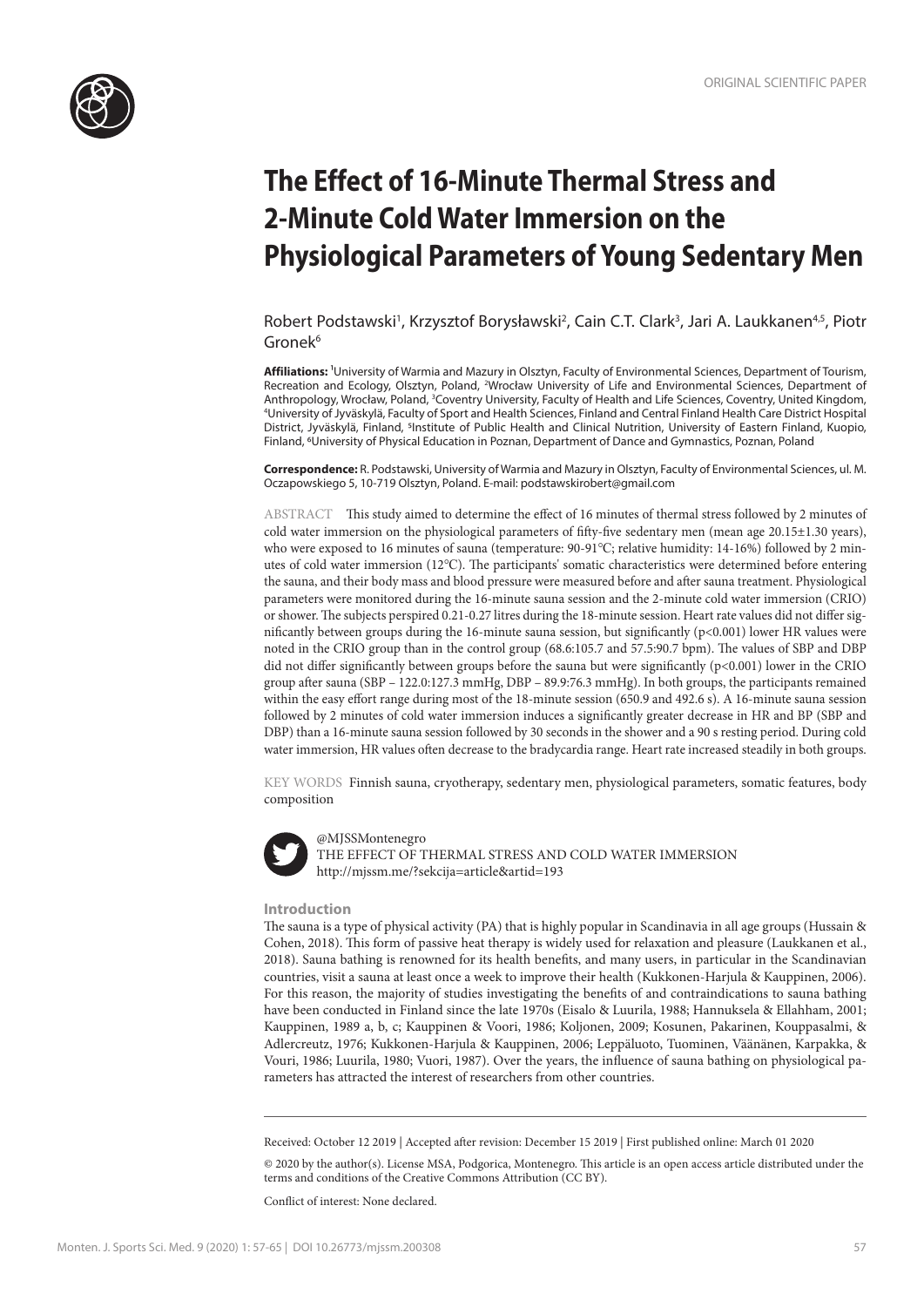A single sauna session induces changes in the cardiovascular system, including vasodilation, redistribution of blood flow, and increase in sweating as the body attempts to maintain homeostasis under exposure to heat. The high temperature during sauna bathing induces acute physiological responses, fluid loss, and an increase in heart rate (Boraczyński, Boraczyński, Podstawski, Borysławski, & Jankowski, 2018; Hannuksela & Ellahham, 2001; Kukkonen-Harjula & Kauppinen, 2006). Sauna bathing activates various bodily systems, including the endocrine system, which promotes adrenalin secretion (Jezová, Kvestnanský, & Vigaš, 1994; Kukkonen-Harjula & Kauppinen, 2006; Leppäluoto et al., 1986; Pilch, Szyguła, Tori, & Hackney, 2008; Pilch et al., 2010).

Regular sauna use improves adaptability to various environmental conditions, increases physical effort (Blum & Blum, 2007) and contributes to emotional wellbeing (Podstawski, Choszcz, Honkanen, Tuohino, & Kolankowska, 2016). Repeated sauna therapy has been shown to increase left ventricular ejection fraction, reduce the levels of plasma norepinephrine and brain natriuretic peptides, and improve performance in a 6-min walk test (Ohori et al., 2012). Diastolic blood pressure (DBP) decreased substantially after one week of repeated sauna use (twice a day) (Leppäluoto et al., 1986). Sauna exposure increases core temperature and induces similar changes in cardiovascular hemodynamics, cardiac output and vascular shear stress as exercise; therefore; it could be regarded as an alternative method of improving health (Brunt, Howard, Francisco, Ely, & Minson, 2016). Flow-mediated endothelium-dependent dilation improved significantly in patients with cardiovascular risk factors who participated in a two-week trial involving single daily exposure to an infrared sauna (Imamura et al., 2001). A long-term general population-based prospective study revealed that frequent bathing in a Finnish sauna delivered numerous health benefits by lowering the risk of hypertension, dementia, fatal cardiovascular outcomes and all-cause mortality (Laukkanen, Kunutsor, Kauhanen, & Laukkanen., 2016; Zaccardi et al., 2017).

Cold-water immersion (CWI) is thought to influence the body by stimulating cold- and baroreceptors and by activating the sympathetic nervous system and endocrine function. In turn, these responses may influence water balance and cardiovascular control functions (Epstein, 1992). The hypothesis that cold-induced responses are mainly caused by increased activity of the sympathetic nervous system, whereas water-immersion induced responses are mediated by humoral control mechanisms has been supported by findings by Šrámek, Šimečková, Janský, Savliková, and Vybiral (2000), who found that one-hour head-out immersions in 32℃, 20℃, and 14℃ water did not increase blood concentrations of cortisol and that changes in rectal temperature did not correlate with changes in hormone production. However, CWI was effective for maintaining repeat cycling performance in the heat, and this improvement in performance was associated with changes in core temperature and limb blood flow (Vaile et al. 2009). In another study with cyclists, five-minute periods of CWI significantly lowered rectal temperature and maintained endurance performance during subsequent high-intensity exercise (Abbiss, Watson, Nosaka, & Laursen, 2008). Taken together, these studies indicate that repeat exercise performance in heat may be improved when short periods of cold-water immersion are applied during recovery periods (Peiffer, Abbiss, Watson, Nosaka, & Laursen, 2008). A similar conclusion was reached by Gill, Beaven, and Cook (2006), who found that the use of cold and hot water immersion improved post-match recovery in elite rugby players.

The physiological effect of thermal stress followed by cold water immersion has never been explored in sedentary individuals who are sporadic sauna users. There is a general lack of evidence to demonstrate the positive effects of such treatment on cardiovascular function and the potential reduction of the risk of cardiovascular disease (CVD) (Laukkanen et al., 2018). Therefore, the aim of this study was to evaluate the effect of thermal stress and cold water immersion on physiological parameters in men with low habitual levels of physical activity who use the sauna sporadically.

#### **Methods**

#### *Participants*

A total of 55 male university students aged 18-23 years (mean=20.15, SD=1.30) volunteered for the study. The participants were divided into two groups: the CRIO group of 30 subjects (who remained immersed in cold water to neck level for 2 minutes immediately after sauna) and the SHOWER group of 25 subjects (who took a cold shower for 30 seconds immediately after sauna and then rested in a sitting position for 90 seconds). The participants were informed about the purpose of the study during obligatory physical education (PE) classes at the University of Warmia and Mazury in Olsztyn. The subjects attended only mandatory PE classes (90 min per week); they did not participate in any extra-curricular PA programmes and had visited the sauna only sporadically before the study. The students did not take any medication or nutritional supplements, were in good health, and had no history of disease affecting biochemical and biomechanical factors. None of the evaluated participants had respiratory or circulatory ailments. Their PA levels were evaluated using the standardized and validated International Physical Activity Questionnaire (IPAQ) (Lee, Macfarlane, Lam, & Stewart, 2011). The IPAQ was used only to select a homogenous sample of male students, and the results were presented only in terms of Metabolic Equivalent of Task (MET) units indicative of the participants' PA levels. The students declared the number of minutes dedicated to PA (minimum 10 minutes) during an average week preceding the study. The energy expenditure associated with weekly PA levels was expressed in terms of MET units, where the MET is the ratio of the work metabolic rate to the resting metabolic rate, and 1 MET denotes the amount of oxygen consumed in 1 minute at rest, which is estimated at 3.5 mL/kg/min. Based on the frequency, intensity and duration of the PA levels declared by the surveyed students, the respondents were classified into groups characterized by low  $(L < 600$  METs-min/week), moderate  $(M < 1,500$  METs-min/ week) and high ( $H \ge 1,500$  METs-min/week) levels of activity. Only male students with low levels of PA (energy expenditure of up to 600 METs per week) and a sedentary lifestyle were chosen for the study. All participants gave their written informed consent to participate in the study. The study was conducted in line with the guidelines of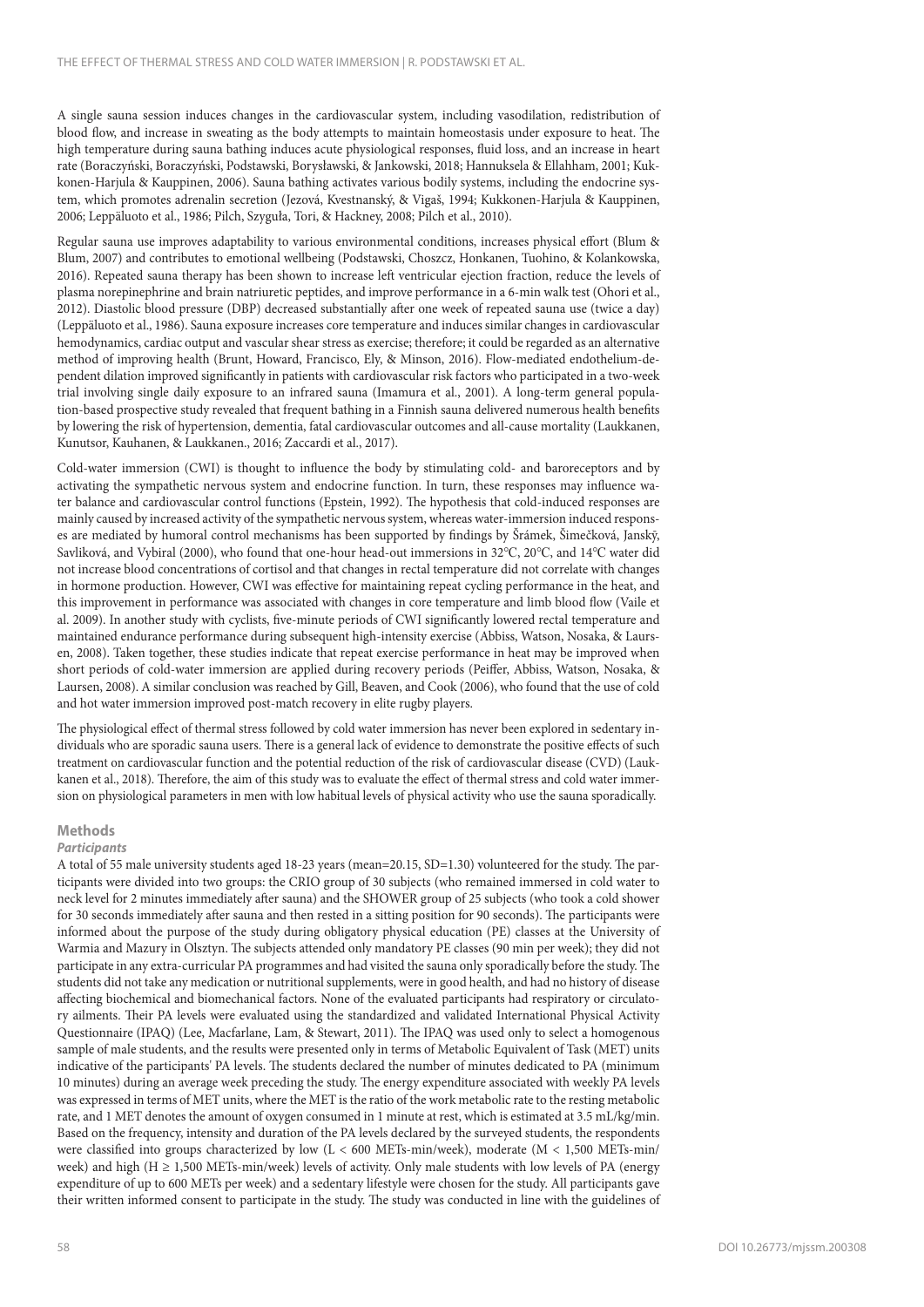the University of Warmia and Mazury in Olsztyn (UWM), Poland, the ethics committee, and the provisions of the Declaration of Helsinki.

#### *Instruments and procedures*

The participants received comprehensive information about sauna rules before the study. They were instructed to drink at least one litre (L) of water on the day before the test and 0.5 L of water 2 hours before the test. During the study, every participant remained in a dry sauna (temperature: 90-92oC; relative humidity: 14-16%) in a seated position for 16 minutes. The students assigned to the CRIO group cooled down in a paddling pool (pool width: 100 cm; pool depth: 130 cm; water temperature: +10-11oC) for two minutes immediately after the 16-minute sauna session. The students assigned to the SHOWER group took a cold shower (10-11°C) lasting around 30 seconds directly after sauna and then rested in a sitting position for 90 seconds in a neutral compartment (i.e., a room with a temperature of 20–22℃ and relative air humidity of approximately 50%).

Body height was measured to the nearest 0.1 mm with a stadiometer, and nude body mass was measured to the nearest 0.1 kg with a calibrated WB-150 medical scale (ZPU Tryb Wag, Poland) prior to the first sauna session. The measured values were used to calculate the participants' BMI. Blood pressure (BP) was determined with an automatic digital blood pressure monitor (Omron M6 Comfort, Japan) immediately before sauna and during cooldown at room temperature. Somatic features, including body mass, body mass index (BMI), body surface area (BSA) and the waist-hip ratio (WHR), as well as body composition parameters, including body mass, total body water (TBW), protein and mineral content, body fat mass (BFM), fat-free mass (FFM), skeletal muscle mass (SMM), percentage body fat (PBF), InBody score, target weight, visceral fat level (VFL), basal metabolic rate (BMR) and degree of obesity, were determined via bioelectrical impedance (Gibson, Holmes, Desautels, Edmonds, & Nuudi, 2008) with the InBody 720 body composition analyser. Due to high temperature in the sauna, physiological parameters, including heart rate (HR min, avg, max), recovery time, peak training effect (PTE), energy expenditure, oxygen uptake (VO2 avg, max), excess post-exercise oxygen consumption (EPOC avg, peak), respiratory rate (avg, max) and physical effort (easy, moderate, difficult, very difficult, maximal), were measured indirectly with Suunto Ambit3 Peak heart rate monitors which are widely used in studies of the type (Scoon, Hopkins, Mayhew, & Cotter, 2007). Every pulsometer was calibrated to the male sex, year of birth, body mass and PA level before sauna exposure.

#### *Statistical analysis*

Measurement results were processed statistically in the Statistica PL v. 13.5 application with the use of descriptive statistics. The analysed parameters were tested for normal distribution. Arithmetic means were compared by the Student's t-test at a significance level of p≤0.05.

|                                            | 1. CRIO (n=30) |           |               |         |          |       | 2. SHOWER (n=25) | Difference (1-2) |         |                  |
|--------------------------------------------|----------------|-----------|---------------|---------|----------|-------|------------------|------------------|---------|------------------|
| <b>Parameters</b>                          | Mean           | <b>SD</b> | min-max       | As      | Mean     | SD    | min-max          | As               | t       | $\boldsymbol{p}$ |
| Age [years]                                | 20.07          | 1.34      | $18 - 23$     | 0.24    | 20.24    | 1.27  | 18-22            | 0.04             | $-0.49$ | ns               |
| Body height [cm]                           | 179.64         | 7.13      | 166.0-196.2   | 0.12    | 180.02   | 6.10  | 166.0-192.3      | $-0.27$          | $-0.21$ | ns               |
| Body mass before sauna [kg]                | 85.03          | 12.94     | 55.9-109.9    | $-0.07$ | 83.84    | 10.31 | 58.0-99.7        | $-0.88$          | 0.37    | ns               |
| Body mass after sauna [kg]                 | 84.82          | 12.91     | 55.7-109.7    | $-0.07$ | 83.57    | 10.22 | 57.9-99.4        | $-0.89$          | 0.39    | ns               |
| BML (Body Mass Loss) [kg]                  | 0.21           | 0.08      | $0.1 - 0.4$   | 0.34    | 0.27     | 0.22  | $0.1 - 1.2$      | 3.59             | $-1.35$ | ns               |
| Weight Control [kg]                        | $-4.98$        | 6.54      | $-16.8 - 7.9$ | 0.17    | $-4.760$ | 7.53  | $-16.2 - 19.2$   | 1.48             | $-0.12$ | ns               |
| BMI (Body Mass Index) [kg/m <sup>2</sup> ] | 26.31          | 3.41      | 19.34-33.07   | $-0.28$ | 25.93    | 3.40  | 16.79-31.32      | $-1.07$          | 0.41    | ns               |
| BSA (Body Surface Area) [m <sup>2</sup> ]  | 2.06           | 0.18      | 1.63-2.37     | $-0.22$ | 2.05     | 0.14  | 1.69-2.31        | $-0.67$          | 0.26    | ns               |
| WHR (Waist-Hip Ratio)                      | 0.89           | 0.07      | $0.77 - 1.03$ | 0.11    | 0.89     | 0.08  | $0.72 - 1.01$    | $-0.68$          | 0.10    | ns               |
| TBW (Total Body Water) [L]                 | 49.57          | 6.56      | 32.9-60.5     | $-0.52$ | 49.57    | 5.03  | 41.9-61.7        | 0.69             | 0.00    | ns               |
| Proteins [kg]                              | 13.46          | 1.81      | 8.9-16.4      | $-0.53$ | 13.34    | 1.46  | 10.7-16.8        | 0.58             | 0.28    | ns               |
| Minerals [kq]                              | 4.62           | 0.68      | 3.24-5.59     | $-0.35$ | 4.61     | 0.53  | 3.55-5.71        | $-0.40$          | 0.07    | ns               |
| SMM (Skeletal Muscle Mass) [kg]            | 38.64          | 5.49      | 24.7-47.6     | $-0.53$ | 38.22    | 4.38  | 30.4-48.5        | 0.56             | 0.31    | ns               |
| PBF (Percent Body Fat) [%]                 | 20.00          | 5.4930    | 11.3-30.3     | 0.12    | 19.70    | 6.37  | $6.7 - 29.9$     | $-0.59$          | 0.19    | ns               |
| BFM (Body Fat Mass) [kg]                   | 17.33          | 6.34      | 7.9-30.8      | 0.24    | 16.87    | 6.32  | $3.9 - 27.8$     | $-0.48$          | 0.27    | ns               |
| BF-LBM Control [kg]                        | $-5.57$        | 5.65      | $-16.8-3.3$   | $-0.30$ | $-5.42$  | 5.81  | $-16.2 - 6.9$    | 0.32             | $-0.09$ | ns               |
| FFM (Fat Free Mass) [kg]                   | 67.71          | 9.06      | 45.0-82.5     | $-0.50$ | 67.01    | 7.17  | 54.1-84.2        | 0.56             | 0.31    | ns               |
| FFM Control [kq]                           | 0.57           | 1.91      | $0.0 - 9.1$   | 3.73    | 0.66     | 2.55  | $0.0 - 12.3$     | 4.40             | $-0.14$ | ns               |
| Target weight                              | 80.07          | 9.59      | 63.0-97.0     | $-0.18$ | 79.08    | 7.34  | 68.2-99.0        | 0.75             | 0.41    | ns               |
| <b>MET</b>                                 | 478.6          | 68.0      | 397-599       | 0.38    | 470.1    | 66.4  | 387-590          | 0.55             | 0.47    | ns               |

TABLE 1. Descriptive statistics of the studied anthropometric and body composition parameters in (CRIO) and (SHOWER) groups

**Results**

No significant differences in age, somatic or anthropometric parameters were observed between the CRIO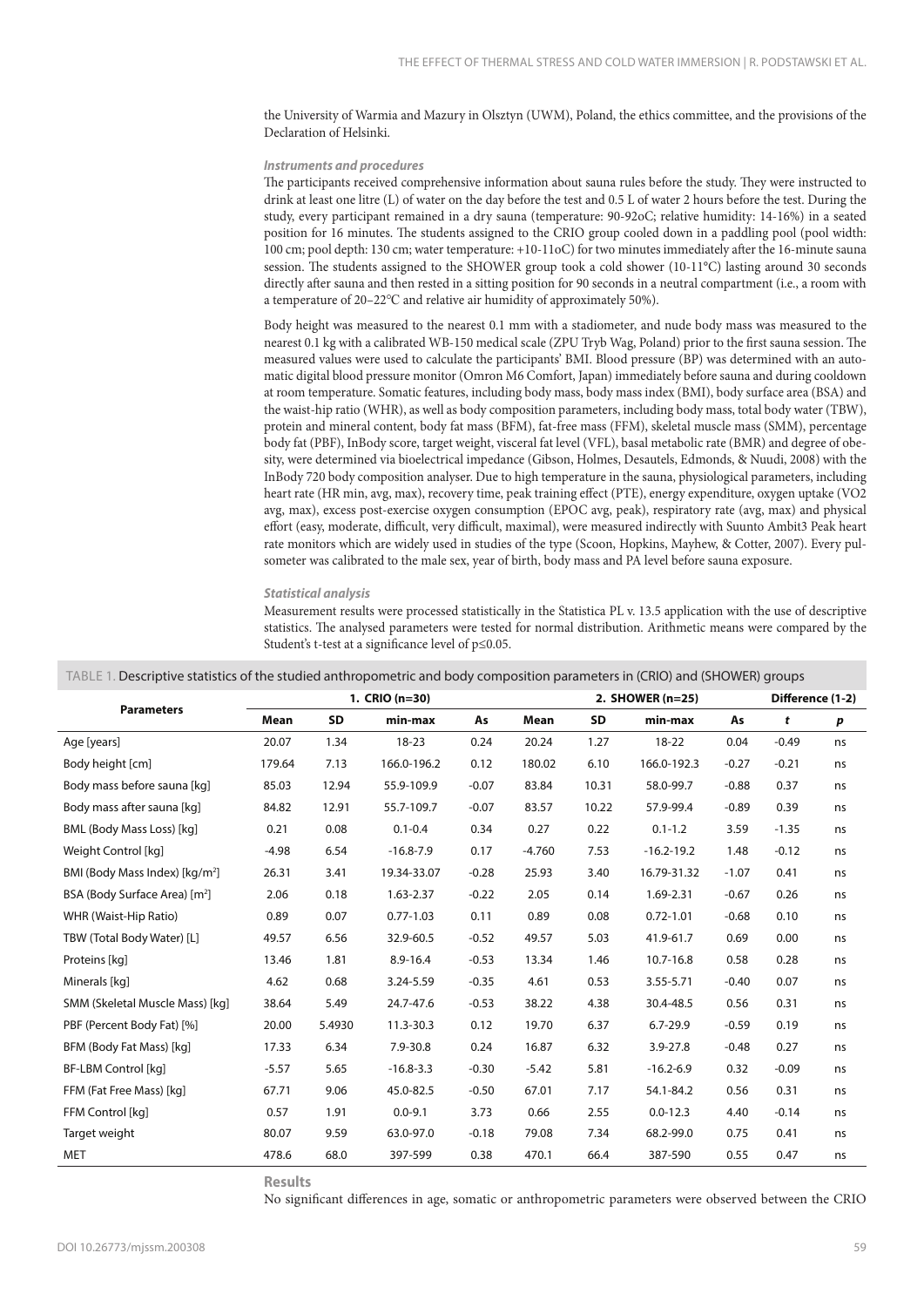group and the SHOWER group, which suggests that the analysed groups were homogeneous and could be compared. In both groups, the participants' BMI values approximated the overweight threshold (26.3 and 25.93 kg/m2, respectively). Only 27.3% of the studied subjects had a BMI below 25. The waist-to-hip ratio was identical in both groups (0.89), and it was not indicative of obesity. The students perspired 0.21-0.27 litres during the 18-minute treatment (16 minutes of sauna, followed by 2 minutes of cooldown). The values of Body Fat-Lean Body Mass Control indicate that the participants should lose 5.42-5.57 kg of body fat mass and gain 0.57-0.66 kg of fat-free mass. Both groups were characterized by low and statistically similar PA levels.

#### TABLE 2. Descriptive statistics of HR values in (CRIO) and (SHOWER) groups

|                                                                                                         | 1. CRIO (n=30) |      |         |         |       |      | 2. SHOWER (n=25) |         | Difference (1-2) |         |
|---------------------------------------------------------------------------------------------------------|----------------|------|---------|---------|-------|------|------------------|---------|------------------|---------|
| HR [bpm]                                                                                                | Mean           | SD   | min-max | As      | Mean  | SD   | min-max          | As      | t                | p       |
| $HR_{RS}$                                                                                               | 82.1           | 10.7 | 68-119  | 1.49    | 80.2  | 8.1  | 61-98            | $-0.06$ | 0.76             | ns      |
| $\mathsf{HR}_{\mathsf{AS}+\mathsf{cryo}}\,\mathsf{o}_{\mathsf{r}\,\mathsf{S}+\mathsf{shome}}\mathsf{r}$ | 66.2           | 6.0  | 52-77   | $-0.26$ | 85.2  | 7.5  | 72-99            | $-0.11$ | $-10.41$         | < 0.001 |
| $HR_{min}$                                                                                              | 57.4           | 6.9  | 46-70   | 0.20    | 80.1  | 9.6  | 61-102           | 0.29    | $-10.14$         | < 0.001 |
| $HR_{avg}$                                                                                              | 104.1          | 8.5  | 89-122  | 0.12    | 109.5 | 8.3  | 91-122           | $-0.19$ | $-2.34$          | 0.023   |
| $\rm HR_{\rm max}$                                                                                      | 128.1          | 7.5  | 114-141 | 0.18    | 129.5 | 6.7  | 112-141          | $-0.89$ | $-0.75$          | ns      |
| $HR_{1min}$                                                                                             | 84.9           | 7.4  | 72-98   | 0.06    | 83.2  | 9.4  | 63-101           | 0.05    | 0.73             | ns      |
| $HR_{2min}$                                                                                             | 89.6           | 7.7  | 81-112  | 1.41    | 89.9  | 8.1  | 79-106           | 0.43    | $-0.17$          | ns      |
| $HR_{4min}$                                                                                             | 94.3           | 7.3  | 83-113  | 1.16    | 96.1  | 7.6  | 82-111           | 0.19    | $-0.91$          | ns      |
| $HR_{6min}$                                                                                             | 99.1           | 8.3  | 88-120  | 0.89    | 102.5 | 8.6  | 85-117           | $-0.31$ | $-1.47$          | ns      |
| $HR_{\text{gmin}}$                                                                                      | 105.9          | 7.7  | 91-126  | 0.72    | 106.0 | 8.7  | 87-124           | $-0.25$ | $-0.05$          | ns      |
| $HR_{10min}$                                                                                            | 108.8          | 8.5  | 89-127  | $-0.01$ | 111.1 | 8.8  | 91-125           | $-0.53$ | $-0.98$          | ns      |
| $\mathsf{HR}_{\mathsf{12min}}$                                                                          | 114.0          | 8.6  | 92-130  | $-0.54$ | 114.9 | 8.5  | 96-133           | $-0.03$ | $-0.41$          | ns      |
| $HR_{14min}$                                                                                            | 120.1          | 6.7  | 106-132 | $-0.21$ | 119.6 | 7.9  | 103-133          | $-0.41$ | 0.24             | ns      |
| $HR_{16min}$                                                                                            | 126.3          | 8.5  | 111-141 | 0.09    | 128.5 | 6.6  | 112-137          | $-0.78$ | $-1.08$          | ns      |
| $HR_{17min}$                                                                                            | 68.6           | 6.2  | 57-91   | 1.31    | 105.7 | 14.6 | 65-126           | $-1.37$ | $-12.62$         | < 0.001 |
| $\mathsf{HR}_{\mathsf{18min}}$                                                                          | 57.5           | 6.8  | 46-70   | 0.15    | 90.7  | 12.7 | 61-113           | $-0.48$ | $-12.40$         | < 0.001 |

Notes: HRBS – heart rate before sauna, HRAS+crio or S+shower – heart rate after sauna + cryotherapy or sauna + shower.

Before the sauna, HR values did not differ significantly between groups (82.1 and 80.2 bpm, respectively), but HR values determined directly after the 18-minute session were significantly (p<0.001) lower in the CRIO group than in the SHOWER group (66.2±6.0 and 85.2±7.5 bpm, respectively). The measurements conducted during the 16-minute sauna session did not reveal significant differences in HR between

#### TABLE 3. Descriptive statistics of the studied physiological parameters in (CRIO) and (SHOWER) groups

| <b>Traits</b>                           |              | 1. $CRIO(n=30)$     |       |                           |         | 2. SHOWER (n=25) |       |           |         | Difference (1-2) |                  |
|-----------------------------------------|--------------|---------------------|-------|---------------------------|---------|------------------|-------|-----------|---------|------------------|------------------|
|                                         |              | Mean                | SD    | min-max                   | As      | Mean             | SD    | min-max   | As      | t                | $\boldsymbol{p}$ |
| Energy expenditure [kcal]               |              | 143.80              | 17.31 | 103-183                   | $-0.31$ | 145.68           | 20.85 | 102-184   | $-0.09$ | $-0.37$          | ns               |
| VO <sub>2</sub> [mL/kg/min]             | avg          | 15.27               | 2.59  | $11 - 22$                 | 0.80    | 16.96            | 3.18  | $12 - 23$ | 0.39    | $-2.18$          | 0.034            |
|                                         | max          | 22.50               | 3.01  | $17 - 28$                 | 0.29    | 24.60            | 3.56  | 19-33     | 0.47    | $-2.37$          | 0.021            |
| EPOC [mL/kg]                            | avg          | 4.37                | 2.40  | $2 - 10$                  | 0.93    | 5.68             | 3.06  | $2 - 12$  | 0.61    | $-1.78$          | ns               |
|                                         | max          | 9.33                | 5.60  | $4 - 23$                  | 1.01    | 12.80            | 6.28  | $4 - 28$  | 0.71    | $-2.16$          | 0.036            |
| Systolic blood                          | before sauna | 130.5               | 9.2   | 107-147                   | 0.29    | 131.0            | 9.6   | 117-153   | 0.37    | $-0.20$          | ns               |
| pressure-SBP [mmHq]                     | after sauna  | 122.0               | 7.3   | 105-136                   | $-0.33$ | 127.3            | 7.8   | 114-146   | 0.14    | $-2.57$          | 0.012            |
| Diastolic blood pressure-<br>DBP [mmHq] | before sauna | 77.8                | 11.4  | 53-113                    | 0.58    | 78.6             | 8.0   | 66-97     | 0.34    | $-0.31$          | ns               |
|                                         | after sauna  | 69.9                | 8.7   | 50-83                     | $-0.40$ | 76.3             | 8.4   | 65-99     | 0.83    | $-2.76$          | 0.008            |
|                                         |              |                     |       | Physical effort range [s] |         |                  |       |           |         |                  |                  |
| Easy <107 [bpm]                         |              | 650.9               | 264.7 | 189-1080                  | $-0.17$ | 492.6            | 267.3 | 57-1004   | 0.16    | 2.19             | 0.032            |
| Moderate 107-124 [bpm]                  |              | 346.5               | 190.8 | $0 - 725$                 | $-0.02$ | 415.2            | 208.6 | 76-1023   | 1.18    | $-1.26$          | ns               |
| Difficult 125-141 [bpm]                 |              | 82.6                | 121.3 | $0 - 444$                 | 1.68    | 164.4            | 183.7 | $0 - 626$ | 1.19    | $-1.97$          | ns               |
| Very difficult 142-159 [bpm]            |              | 0.1                 | 0.4   | $0 - 2$                   | 5.48    | 8.0              | 36.4  | $0 - 182$ | 4.93    | $-1.19$          | ns               |
| Maximal $\geq 160$ [bpm]                |              | All values are zero |       |                           |         |                  |       |           |         |                  |                  |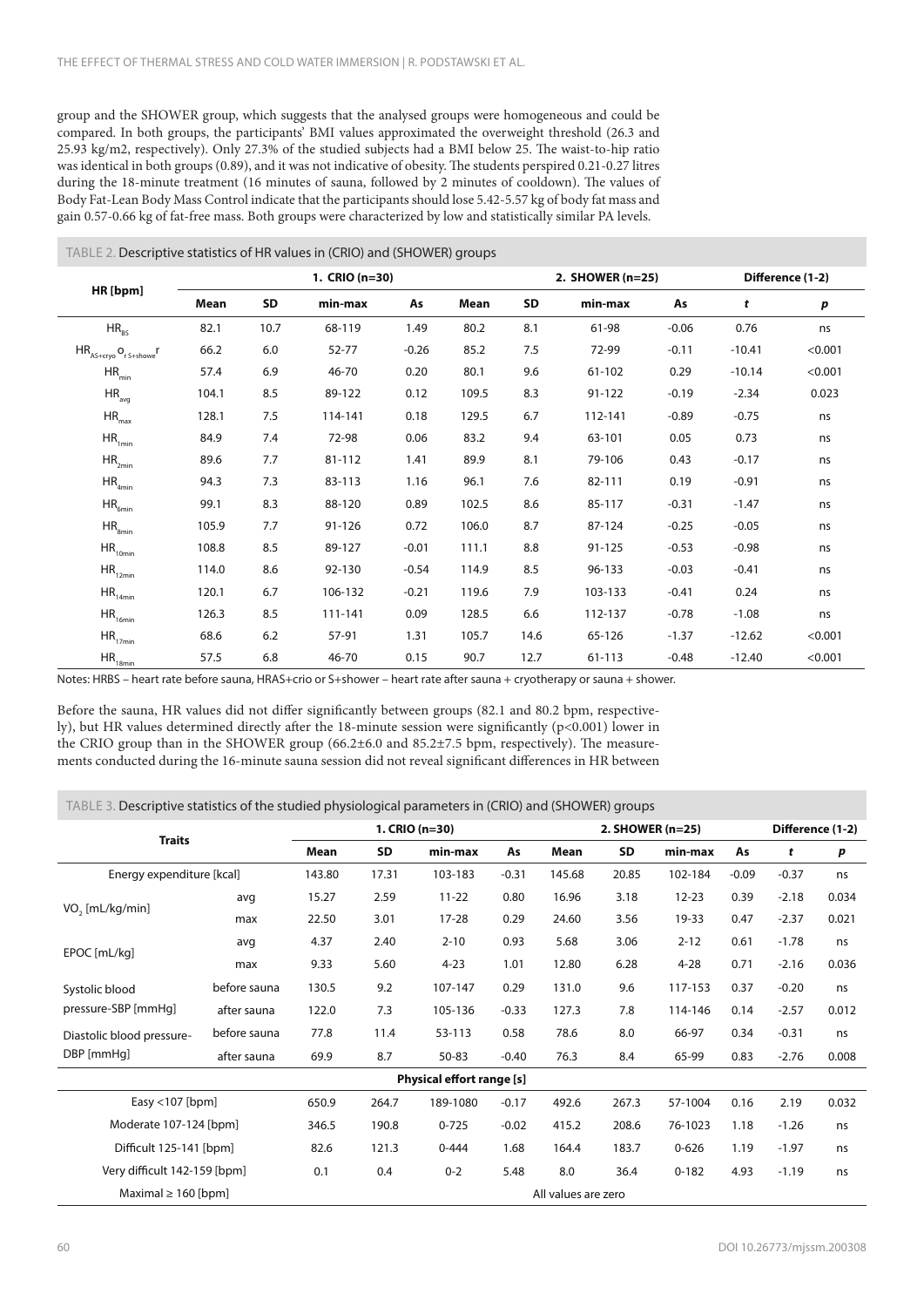groups. However, HR values determined in the 17th and 18th minute were significantly  $(p<0.001)$  lower in the CRIO group (for 37.1 and 33.2 bpm, respectively) than in the SHOWER group (17th minute – 68.6:105.7 bpm, 18th minute – 57.5:90.7 bpm). As a result, the average HR was also significantly ( $p=0.023$ ) lower (by 5.4 bpm) in the CRIO group than in the SHOWER group (HRavg - 104.1:109.5 bpm).

The average estimated values of VO2avg (15.27 mL/kg/min), VO2max (22.5 mL/kg/min), EPOCavg (4.37 mL/kg) and EPOCmax (9.33 mL/kg) were significantly higher in the SHOWER group than in the CRIO group (for: 1.7 and 2.1 mL/kg/min, as well as 1.3 and 4.4 mL/kg, respectively). The differences in BP values were similar to those noted in HR values. The values of SBP and DBP did not differ significantly between groups before the sauna but were significantly lower in the CRIO group after it (SBP – 122.0:127.3 mmHg, DPB – 89.9:76.3 mmHg). The participants from the CRIO group remained within the easy effort range significantly (p=0.032) longer than the males from the SHOWER group (650.9: 492.6 s). The students from the SHOWER group remained within the moderate (415.2: 346.5 s), difficult and very difficult effort rate longer than the participants from the CRIO group, but the noted differences were not significant (p>0.05).



FIGURE 1. Changes in HR values at 1-minute and 2-minute intervals in CRIO and SHOWER groups

The average HR values increased at a similar rate during sauna in both groups, but HR measured in the 17th and 18th minutes decreased at a significantly higher rate in the CRIO group (immersion in cool water with a temperature of 11-12°C).

In both groups, HR increased at a relatively steady rate of 2.70 bpm. Lower values were noted only between the 8th and 10th minute (1.9 bpm), and higher values were observed between the 14th and 16th minutes (3.7 bpm).

Clear differences in recovery HR were found between the analysed groups. The greatest decrease in HR

| TABLE 4. Changes in heart rate during sauna at one-minute intervals (up to the 16 <sup>th</sup> minute) |                            |           |                |  |  |  |  |  |
|---------------------------------------------------------------------------------------------------------|----------------------------|-----------|----------------|--|--|--|--|--|
| Time [min]                                                                                              | CRIO + SHOWER (n=55) [bpm] |           |                |  |  |  |  |  |
|                                                                                                         | Mean                       | <b>SD</b> | $min \div max$ |  |  |  |  |  |
| $1^* - 2$                                                                                               | 2.8                        | 2.7       | $-4 \div 13$   |  |  |  |  |  |
| $2 - 4$                                                                                                 | 2.7                        | 2.2       | $-3 \div 8$    |  |  |  |  |  |
| $4 - 6$                                                                                                 | 2.8                        | 2.1       | $-2 \div 10$   |  |  |  |  |  |
| $6 - 8$                                                                                                 | 2.7                        | 2.2       | $-4 \div 9$    |  |  |  |  |  |
| $8 - 10$                                                                                                | 1.9                        | 2.4       | $-6 \div 12$   |  |  |  |  |  |
| $10 - 12$                                                                                               | 2.3                        | 2.0       | $-7 \div 6$    |  |  |  |  |  |
| $12 - 14$                                                                                               | 2.7                        | 2.2       | $-2 \div 10$   |  |  |  |  |  |
| $14 - 16$                                                                                               | 3.7                        | 2.7       | $-3 \div 10$   |  |  |  |  |  |

Note: \* starting from the first second of sauna use.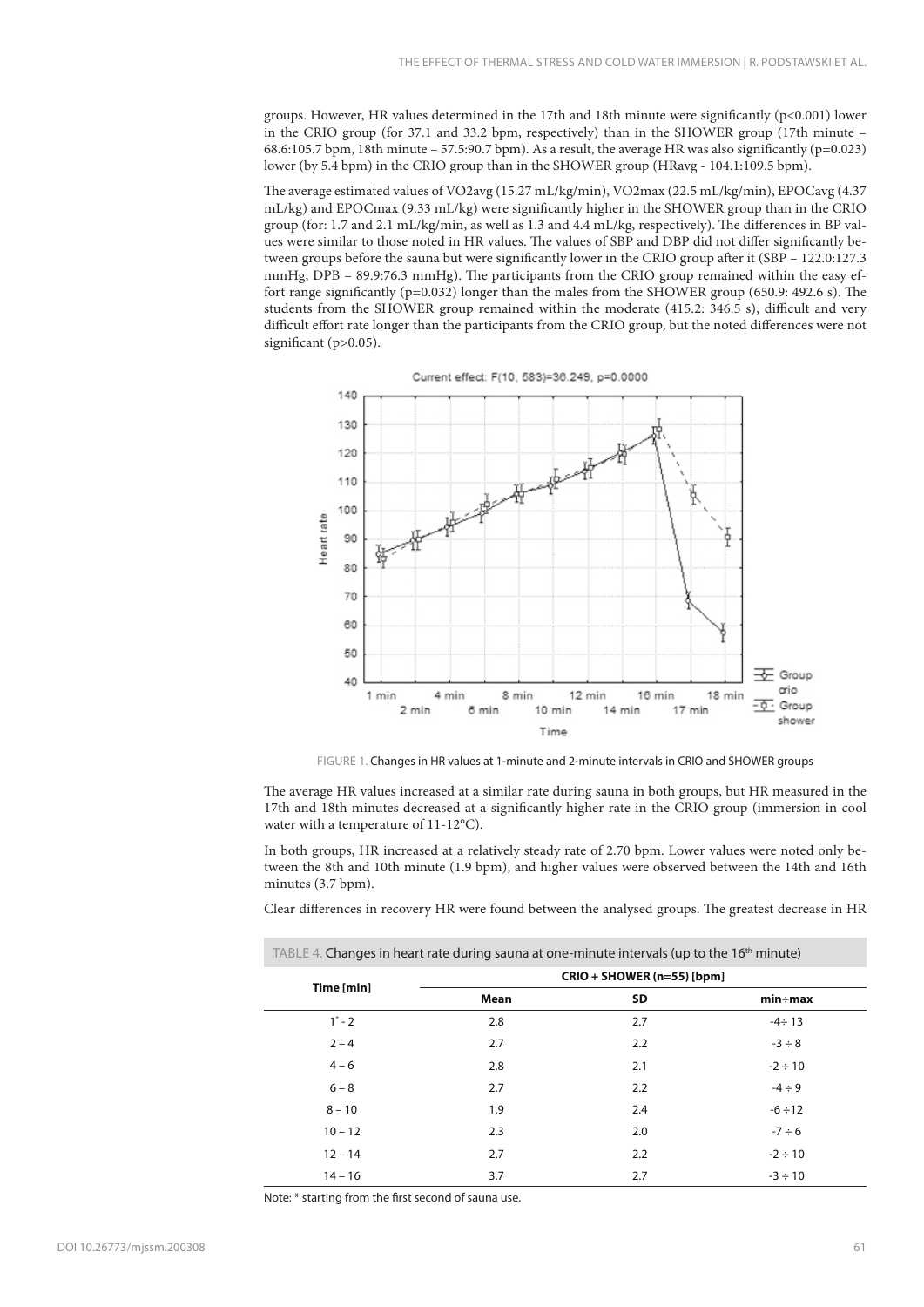was observed between the 16th and 17th minutes (one minute after sauna) in both groups (-57.6 and -22.8 bpm, respectively). One minute after the sauna, the decrease in HR was significantly (p<0.001) higher in the CRIO group than in the SHOWER group. In the second minute after the sauna, the decrease in HR was significantly ( $p = 0.049$ ) higher in the SHOWER group (-15 bpm).

| TABLE 5. Changes in resting heart rate at one-minute intervals (in the 17 <sup>th</sup> and 18 <sup>th</sup> minute) |         |                      |                |         |                         |                 |       |         |  |  |
|----------------------------------------------------------------------------------------------------------------------|---------|----------------------|----------------|---------|-------------------------|-----------------|-------|---------|--|--|
| Time [min]                                                                                                           |         | 1. CRIO (n=30) [bpm] |                |         | 2. SHOWER $(n=25)$ bpm] | Difference(1-2) |       |         |  |  |
|                                                                                                                      | Mean    | SD                   | min÷max        | Mean    | SD                      | $min \div max$  |       |         |  |  |
| $16 - 17$                                                                                                            | -57.6   | 8.8                  | $-73 \div -36$ | $-22.8$ | 11.5                    | $-54 \div -7$   | 12.70 | < 0.001 |  |  |
| $17 - 18$                                                                                                            | $-11.2$ | 6.4                  | $-35 \div -2$  | $-15.0$ | 7.6                     | $-35 \div -1$   | 2.01  | 0.049   |  |  |

#### **Discussion**

The results of this study provide novel and valuable insights into the physiological responses of young sedentary men to sauna treatment. One sauna session lasting 16 minutes, followed by 2 minutes of immersion in cold water (11-12°C) induced significant differences in the tested subjects' physiological parameters. The values measured after sauna in the CRIO group differed significantly from those noted in men who took a cold shower for 30 seconds and then rested for 90 minutes in a temperature-neutral room. The post-sauna decrease in HR and BP was significantly more rapid in the CRIO group than in the SHOWER group. The participants' HR values were significantly ( $p$ <0.001) lower (HRASC = 66.2 bpm) after cold water immersion (CWI) than immediately before the 16-minute sauna session (HRBSC = 82.1 bpm). In the SHOWER group, HR values after sauna, shower and relaxation were significantly (p=0.028) higher (HRASPR = 85.2 bpm) than before sauna (HRBSPR = 80.2 bpm). The above findings could have practical implications for persons who attend multiple rounds of sauna with breaks in between. A study of university students who attended four sauna sessions with 5-minute breaks between sessions under nearly identical conditions to those described in the present study (temperature: 90°C; relative humidity: 14-16%) revealed a steady increase in HRavg during successive sauna sessions, from 98 bpm during the first session to more than 133 bpm during the fourth session (Podstawski et al., 2019). The recovery HR during every successive break also increased and exceeded baseline values, which could indicate that 5-minute breaks after 10-minute sauna sessions are insufficient for full physiological recovery. In young people who regularly use the sauna, HR increases to approximately 100-110 bpm and may exceed 140-150 bpm with a rise in ambient temperature (Hasan, Karvonen, & Pirronen, 1967; Leppäluoto et al., 1986; Luuira, 1980; Tei et al., 1995). The increase in HR can be even higher in participants who do not use the sauna regularly, which can be attributed to the lack of physiological adaptation to high temperature (Leppäluoto et al., 1986). The rise in HR is also influenced by other factors, such as the length of stay in the sauna, age, sex and physical endurance (Sawicka & Brzostek, 2007). In terms of health outcomes, the increase in HR to around 120 bpm is regarded as a beneficial adaptive response, whereas an increase in excess of 140 bpm can have adverse consequences because it is associated with higher cardiac effort and diastole shortening (Sawicka & Brzostek, 2007). In some participants from the SHOWER group, HR reached 141 bpm immediately after 16 minutes of sauna and 113 bpm after the 2-minute break. In these subjects, HR is likely to exceed normal values after successive sauna sessions. Coldwater immersion between sauna sessions appears to be more effective in cooling the body and speeding up recovery, and it can be recommended for persons who rarely use the sauna. Similar conclusions were formulated by Hasan et al. (1967) who observed that HR decreased slowly during prolonged and gradual body cooling, such as a cold shower. Baseline HR is restored approximately 1-4 hours after sauna if the body is cooled at room temperature.

In the CRIO group, the decrease in HR after CWI was accompanied by a clear drop in BP (SBP and DBP). In the CRIO group, SBP decreased significantly (p<0.001) by 8.5 mmHg, whereas the corresponding decrease in the SHOWER group reached only 3.7 mmHg and was not significant (p=0.143). In the CRIO group, DBP decreased significantly (p=0.004) by 7.9 mmHg, whereas in the SHOWER group, this corresponding decrease (by 2 mmHg) was not significant (p=0.327). The above findings indicate that CWI in between sauna sessions leads to a greater decrease in BP than a cold shower followed by a resting period. In the literature, the effects of sauna bathing on BP vary considerably, depending on the applied method of measurement, type of sauna, duration of exposure which elicits the evaporation effect, and user adaptation to high temperature. Considerable variations were reported in studies in which BP was measured with a sphygmomanometer, ranging from a minor increase (Eisalo & Luurila, 1988; Kukkonen-Harjula & Kauppinen, 2006) or the absence of any changes (Luuira, 1980, Miyamoto et al., 2005, Rismann, al-Karawi, & Jorch, 2002), to a decrease in SBP (Gianetti et al., 1999; Kihara et al., 2002, Kiss, Popp, Wagner, Zwick, & Sertl, 1994; Miyamoto et al., 2005) and DBP values (Hasan & Karvonen, 1967; Imamura et al., 2001; Kauppinen & Vuori, 1986; Kihara et al., 2002; Leppäluoto et al., 1986; Luuira, 1980; Kauppinen, 1989; Tei et al., 1995; Tei & Tanaka, 1996). In the cited studies, BP was measured immediately after sauna, whereas in the current study, the relevant measurements were performed around 30 seconds after the entire session to determine the health benefits of the sauna (several hours after the treatment) rather than the direct effects of thermal stress. In subjects with a higher risk of cardiovascular disease, sauna exposure may improve vascular compliance, which indicates that heat therapy prevents arterial stiffening (Imamura et al., 2001). Sauna bathing is generally well tolerated, but according to some authors, it could increase the risk of myocardial ischemia in patients with coronary artery disease (Giannetti et al., 1999).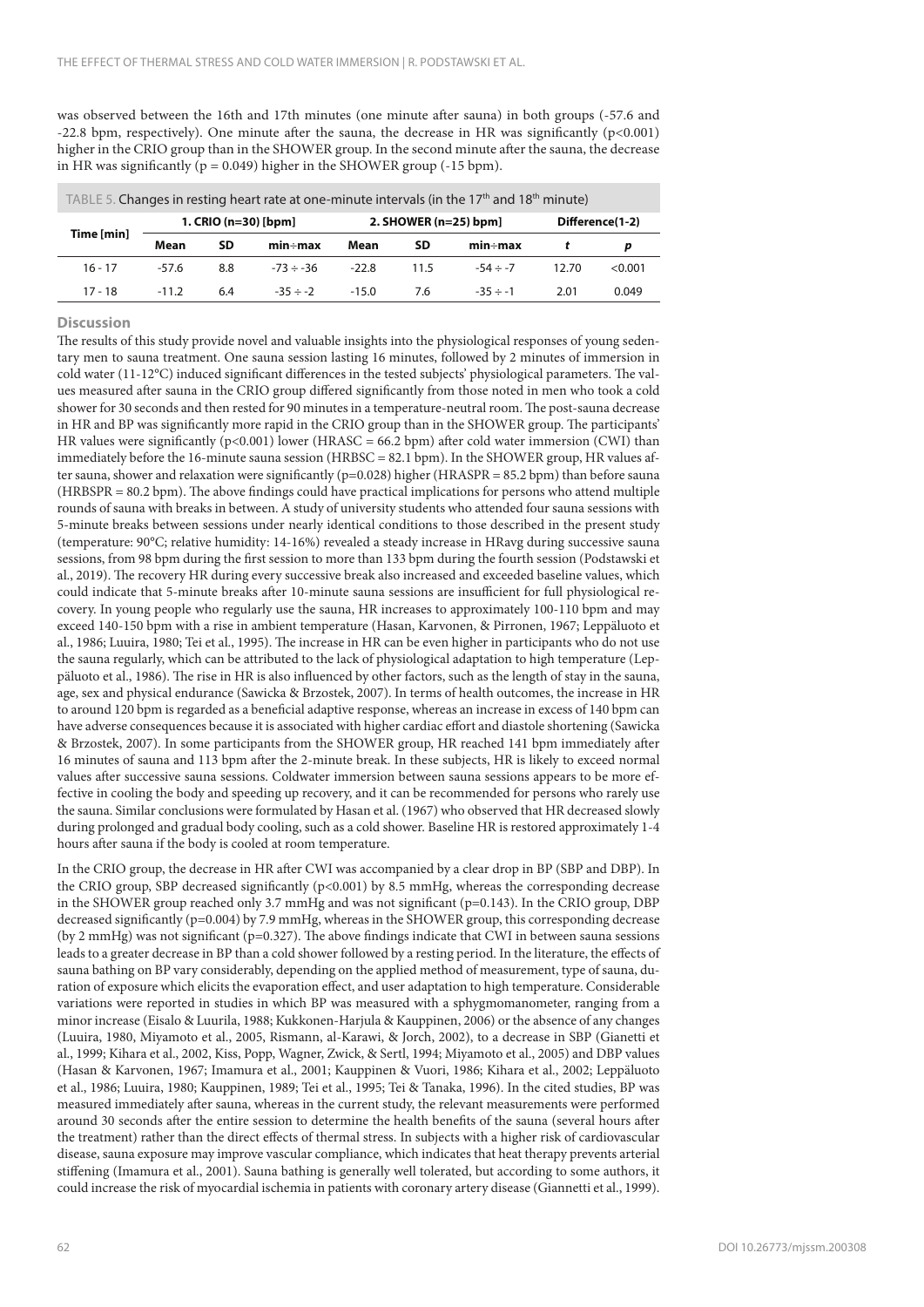An increase in ambient temperature can decrease blood pressure, which further confirms that passive heat therapy delivers health benefits (Gayda et al., 2012; Kunutsor & Powles, 2010).

Sauna bathing can also contribute to a decrease in body mass. Sweat volume during sauna bathing is estimated at 0.6 to 1.0 kg/h, and sweating generally intensifies with a rise in temperature and humidity, although individual responses may vary (Luuira, 1980, Podstawski et al., 2019). In the present study, average perspiration was considerably lower, ranging from 0.21 kg in the CRIO group to 0.27 kg in the SHOWER group. Low BML values can be attributed to the relatively short duration of sauna treatment (16 minutes). According to Kauppinen (1989a), peak sweating and significant physiological changes can be observed after at least 15 minutes of sauna use. For this reason, in most published research, the effects of thermal stress on the human body are investigated during longer sauna sessions. The values of BML are significantly correlated not only with anthropometric indicators (in particular body mass, BMI, BSA and WHR) but also with body composition parameters, in particular, those indicative of body fat content (BFM, PBF and VFM) and degree of obesity (Podstawski et al., 2014; Podstawski et al., 2019). In our previous study (Podstawski et al., 2016), BML values measured after sauna bathing were significantly higher in female and male subjects with higher body mass, but they tended to be lower in taller participants (less so in men). With every kilogram increase in body mass, the corresponding BML values increased by 0.0144 kg in women and 0.0146 kg in men on average. Kauppinen (1989a) determined the average total sweat secretion during sauna at 0.5 kg. Core body temperature increases by 0.1 to 0.25°C per every percentage point of BML (Montain & Coyle, 1992; Sawka, Young, Francesconi, Muza, & Pandolf, 1985). One of the first studies into the effect of sweating on the fluid balance was conducted by Kozłowski and Saltin (1964), who analysed sweating-induced dehydration in six healthy males exposed to a temperature of 80°C in a sauna for 2.5 hours, which is nearly four times longer than in our study. In the cited study, the average BML during the 2.5-hour sauna session was determined at 3.1 kg (4.1%). In other studies, the average sauna-induced BML was estimated at 400–600 g (Kauppinen & Vuori, 1986; Hawkins, 1987).

#### **Limitations**

The use of HR monitors for measuring the participants' physiological parameters was a potential limitation of this study. However, the evaluated males were exposed to extreme temperature (from 11 to 90°C), and different measuring equipment could not have been used as effectively in a study conducted on a large and homogenous sample (55 males) with similar environmental conditions (day, hour, duration, temperature and humidity). Future studies may, therefore, wish to examine the reliability and validity of various HR monitors in extreme conditions.

#### **Conclusion**

A 16-minute stay in the sauna followed by 2 minutes of cold water immersion induces a greater decrease in HR and BP (SBP and DBP) than 16 minutes of the sauna by 30 seconds in the shower and a 90 s resting period. During cryotherapy, HR values often decrease to the bradycardia range (below 60 bpm). In both groups, HR increases steadily at 2.70 bpm on average.

#### **Acknowledgements**

The authors would like to thank all students who volunteered for the study.

#### **Funding**

This work was supported by the University of Warmia and Mazury in Olsztyn.

#### **References**

- Blum, N., & Blum, A. (2007). Beneficial effects of sauna bathing for heart failure patients. *Experimental & Clinical Cardiology*, 12(1), 29-32.
- Boraczyński, T., Boraczyński, M., Podstawski, R., Borysławski, K., & Jankowski, K. (2019). Body mass loss in dry sauna and heart rate response to heat stress. *Revista Brasileira de Medicina do Esporte*, 24(4), 258-262. doi: 10.1590/1517-869220182404172175
- Brunt, V.E., Howard, M.J., Francisco, M.A., Ely, B.R., & Minson, C.T. (2016). Passive heat therapy improves endothelial function, arterial stiffness and blood pressure in sedentary humans. *Journal of Physiology*, 594(18), 5329-5342. doi: 10.1113/JP272453.
- Eisalo, A., & Laurila, O.J. (1988). The Finnish sauna and cardiovascular disease. *Annals of Clinical Research*, 20, 267-270.
- Epstein, M. (1992). Renal effects of head-out water immersion in humans: a 15-year update. *Physiological Review,* 72, 563-621.
- Gayda, M., Paillard, F., Sosner, P. Juneau, M., Garzon, M., Gonzalez, M., Bélanger, M., & Nigam, A. (2012). Effects of sauna alone and postexercise sauna baths on blood pressure and hemodynamic variables in patients with untreated hypertension. *Journal of Clinical Hypertensio. (Greenwich)*, 14(8), 553-560. doi: 10.1111/j.1751-7176.2012.00637.x
- Gianetti, N., Juneau, M., Arsenault, A., Behr, M.A., Grégoire, J., Tessier, M., & Larivée, L. (1999). Sauna induced myocardial ischemia. *American Journal of Medicine*, 107(3), 228-233. doi: 10.1016/S0002- 9343(99)00220-X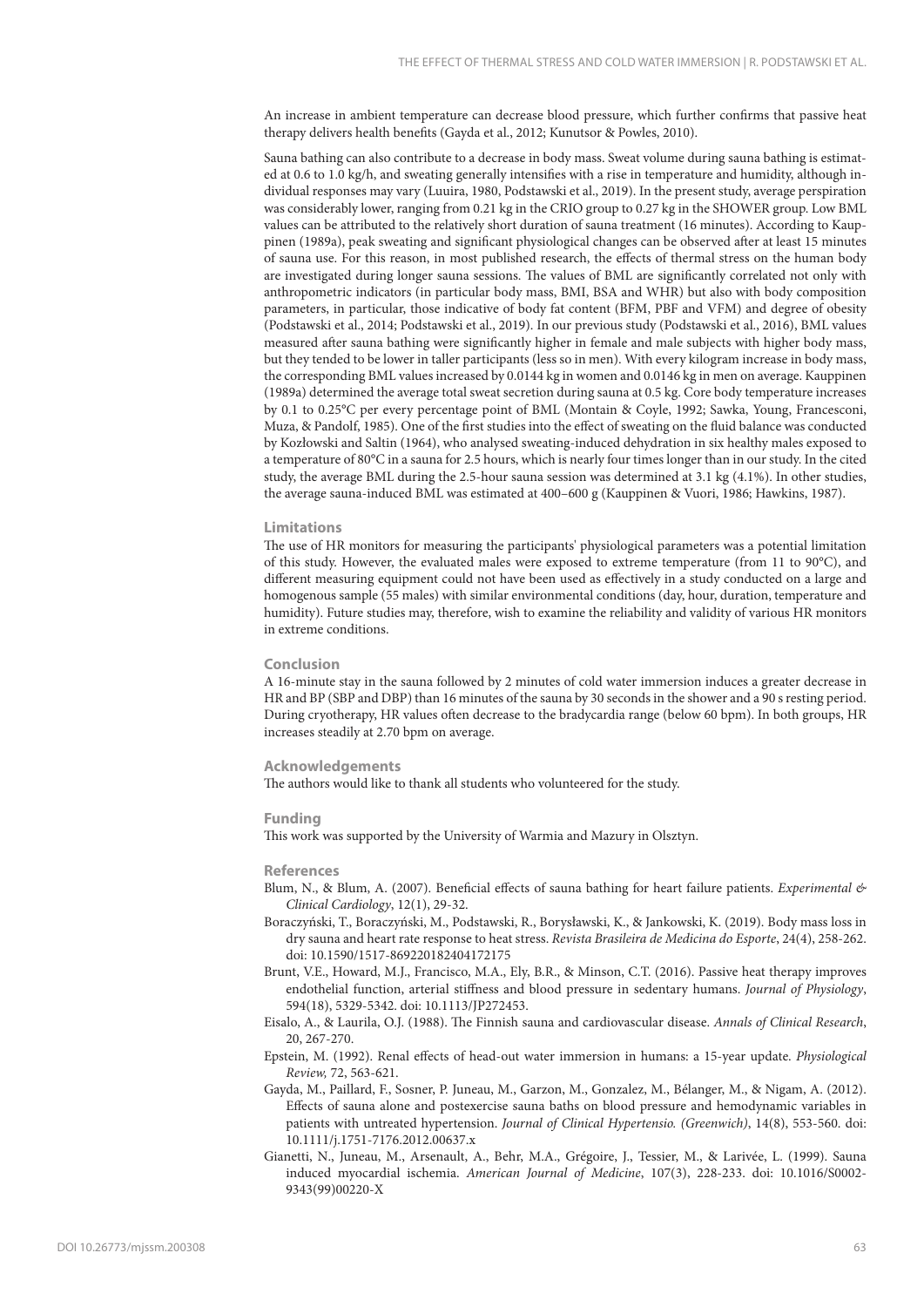- Gibson, A.L., Holmes, J.C., Desautels, R.L.,. Edmonds, L.B., & Nuudi, L. (2008). Ability of new octopolar bioimpedance spectroscopy analyzers to predict 4-component-model percentage body fat in Hispanic, black, and white adults, *American Journal of Clinical Nutrition*, 87(2), 332-338. doi: 10.1093/ajcn/87.2.332
- Gill, N.D., Beaven, C.M., & Cook, C. (2006). Effectiveness of post-match recovery strategies in rugby players. *British Journal of Sports Medicine*, 40(3), 260-263. doi: 10.1136/bjsm.2005.022483
- Hannuksela, M., & Ellahham, S. (2001). Benefits and risks of sauna bathing*. American Journal of Medicine*, 110(2), 118-126. doi: 10.1016/s0002-9343(00)00671-9
- Hasan, J., Karvonen, M.J. & Pirronen, P.(1967). Special review. II. Physiological effects of extreme heat. As studied in the Finnish "sauna" bath. *American Journal of Physical Medicine*, 46, 1226-1246.
- Hawkins, C. (1987). The sauna: killer or healer? *British Medicine Journal*, 295(6605), 1015-1016. doi: 10.1136/ bmj.295.6605.1015-a
- Hussain, J., & Cohen, M. (2018). Clinical effects of regular dry sauna bathing: A systematic review. *Evidence-Based Complementary and Alternative Medicine*, 2018, 1857413, doi: 10.1155/2018/1857413
- Imamura, M., Biro, S., Kihara, T., Yoshifuku, S., Takasaki, K., Otuji, Y. (2001). Repeated thermal therapy improves impaired vascular endothelial function in patients with coronary risk factors. *Journal of the American College of Cardiology*, 38(4), 1083-1088. doi: 10.1016/s0735-1097(01)01467-x
- Jezová, D., Kvestnanský, R., Vigaš, M. (1994). Sex differences in endocrine response to hyperthermia in sauna. Acta Physiologica Scandinavica, 150(3), 293-298. doi: 10.1111/j.1748-1716.1994.tb09689.x
- Kauppinen, K. (1989a). Sauna, shower, and ice water immersion. Physiological responses to brief exposures to heat, cool, and cold. Part I. Body fluid balance. *Arctic Medical Research*, 48(2), 55-63.
- Kauppinen, K. (1989b). Sauna, shower, and ice water immersion. Physiological responses to brief exposures to heat, cool, and cold. Part II. Circulation. *Arctic Medical Research*, 48(2), 64-74.
- Kauppinen, K. (1989c). Sauna, shower, and ice water immersion. Physiological responses to brief exposures to heat, cool, and cold. Part III. Body temperatures. Arctic Medical Research, 48(2), 75-86.

Kauppinen, K., Vuori, I. (1986). Man in the sauna. *Annals of Clinical Research*, 18, 173-185.

- Kihara, T., Biro, S., Imamura, M., Yoshifuku, S., Takasaki, K., Ikeda, Y., Otuji, Y., Minagoe, S., Toyama, Y., & Tei, C. (2002). Repeated sauna treatment improves vascular endothelial and cardiac function in patients with chronic heart failure. *Journal of the American College of Cardiology*, 39(5), 754-759. doi: 10.1016/ s0735-1097(01)01824-1
- Kiss, D., Popp., W, Wagner., C, Zwick., H., & Sertl, K. (1994). Effects of the sauna on diffusing capacity, pulmonary function and cardiac output in healthy subjects. *Respiration*, 61(2), 86-88. doi: 10.1159/000196312
- Koljonen, V. (2009). Hot air sauna burns review of their etiology and treatment. *Journal of Burn Care Research,* 30(4), 701-710. doi: 10.1097/BCR.0bo13e3181abfa9f.
- Kosunen, K., Pakarinen, J., Kouppasalmi, K., & Adlercreutz, H. (1976). Plasma renin activity, angiotensin II, and aldosterone during intense heat stress. *Journal of Applied Physiology*, 41, 323-327. doi: 10.1152/ jappl.1976.41.3.323
- Kozłowski, S., & Saltin, B. (1964). Effect of sweat loss on body fluids. *Journal of Applied Physiology*, 19(6), 1119-1124. doi: 10.1152/jappl.1964.19.6.1119
- Kukkonen-Harjula, K., & Kauppinen, K. (2006). Health effects and risks of sauna bathing. *International Journal of Circumpolar Health,* 65(3), 195-205. doi: 10.3402/ijch.v65i3.18102
- Kunutsor, S.K., Powles, J.W. (2010). The effect of ambient temperature on blood pressure in a rural West African adult population: a cross-sectional study. *Cardiovascular Journal of Africa*, 21(1), 17-20.
- Laukkanen, T., Kunutsor, S., Kauhanen, J., & Laukkanen, J.A. (2016). Sauna bathing is inversely associated with dementia and Alzheimer's disease in middle-aged Finnish men. *Age & Ageing*, 46(2), 245-249. doi: 10.1093/ageing/afw212.
- Laukkanen, T., Kunutsor, S.K., Zaccardi, F., Lee, E., Willeit, P., Khan, H., & Laukkanen, J.A. (2018). Acute effects of sauna bathing on cardiovascular function. *Journal of Human Hyprtension*, 32, 129-138. doi: 10.1038/s41371-017-0008-z
- Lee, P.H., Macfarlane, D.J., Lam, T.H., & Stewart, S.M. (2011). Validity of the international physical activity questionnaire short form (IPAQ-SF): A systematic review. *International Journal of Behavioral. Nutrition and Physical Activity*, 8, 115. doi: 10.1186/1479-5868-8-115
- Leppäluoto, J., Tuominen, M., Väänänen, A., Karpakka, J., & Vouri, J. (1986). Some cardiovascular and metabolic effects of repeated sauna bathing. *Acta Physiologica Scandinavica*, 128(1), 77-81. doi: 10.1111/ j.1748-1716.1986.tb07952.x
- Luuira, O.J. (1980). Arrhythmias and other cardiovascular responses during Finnish sauna and exercise testing in healthy men and post-myocardial infarction patients. *Acta Medica Scandinavica. Suplementum,* 64, 1-60.
- Miyamoto, H., Kai, H., Nakamura, H., Osada, K., Mizuta, Y., Matsumoto, A., & Imazumi, T. (2005). Safety and efficacy of repeated sauna bathing in patients with chronic systolic heart failure: a preliminary report. Journal of Cardiac Failure, 11(6), 432–436. doi: 10.1016/j.cardfail.2005.03.004
- Montain, S.J., & Coyle, E.F. (1992). Influence of graded dehydration on hyperthermia and cardiovascular drift during exercise. *Journal of Applied Physiology*, 73, 1340-1350. doi: 10.1152/jappl.1992.73.4.1340
- Ohori, T., Nozawa, T., Ihori, H., Shida, T., Sobajima, M., Matsuki, A., Yasumura, S., & Inoue, H. (2012). Effect of repeated sauna treatment on exercise tolerance and endothelial function in patients with chronic heart failure. *American Journal of Cardiology*, 109, 100-104. doi: 10.1016/j.amjcard.2011.08.014

Peiffer, J.J., Abbiss, C.R., Watson, G., Nosaka, K., & Laursen P.B. (2008). Effect of a 5-min cold-water immersion